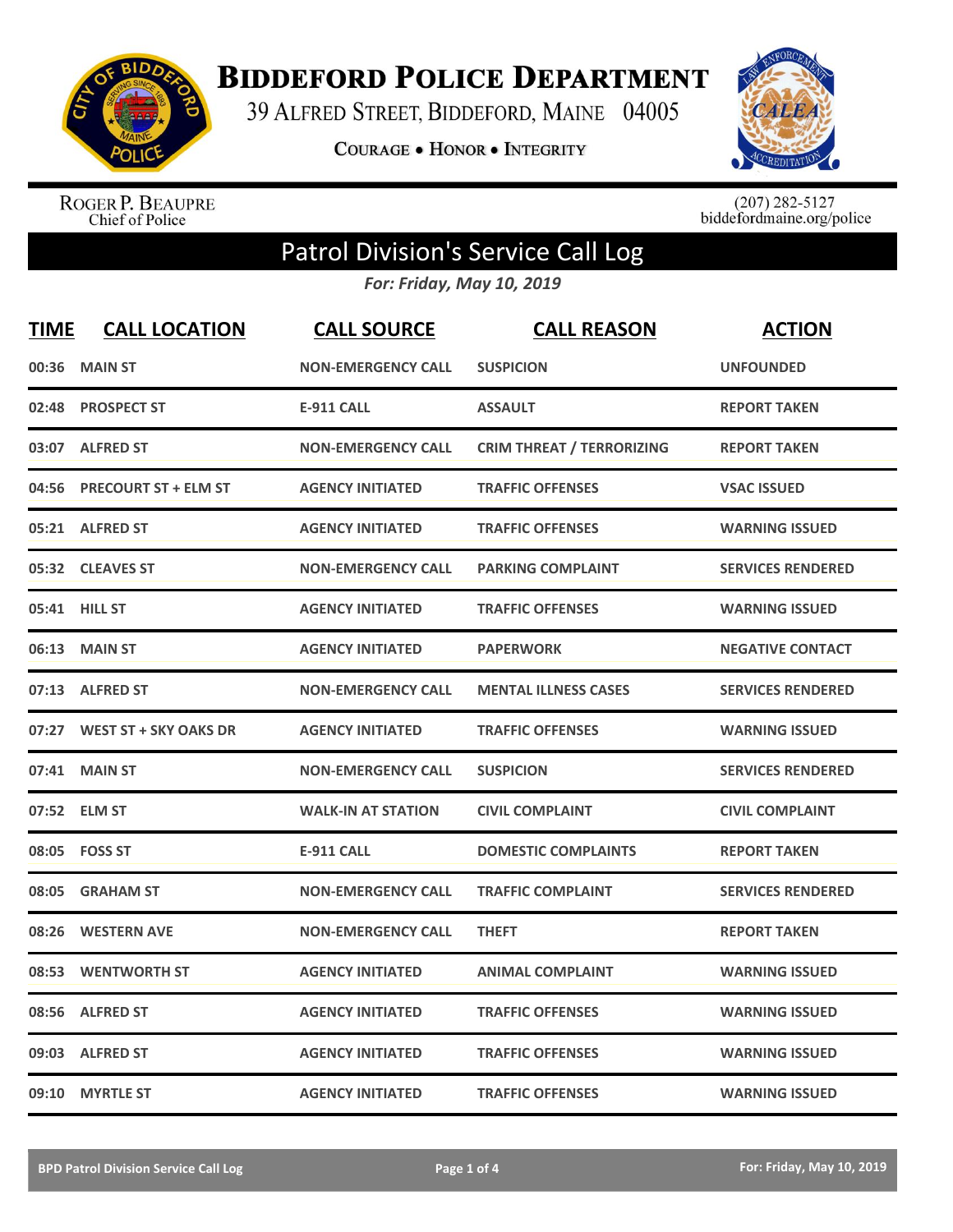| <b>TIME</b> | <b>CALL LOCATION</b>            | <b>CALL SOURCE</b>                                     | <b>CALL REASON</b>                                              | <b>ACTION</b>               |
|-------------|---------------------------------|--------------------------------------------------------|-----------------------------------------------------------------|-----------------------------|
|             | 09:11 PARKSIDE DR               | <b>NON-EMERGENCY CALL</b>                              | <b>ALL OTHER</b>                                                | <b>REPORT TAKEN</b>         |
|             | 09:23 ALFRED ST                 | <b>WALK-IN AT STATION</b>                              | <b>DRUG BOX EMPTIED</b>                                         | <b>SERVICES RENDERED</b>    |
|             | 09:28 ELM ST                    | <b>AGENCY INITIATED</b>                                | <b>TRAFFIC OFFENSES</b>                                         | <b>WARNING ISSUED</b>       |
|             | 09:46 ELM ST                    | <b>AGENCY INITIATED</b>                                | <b>TRAFFIC OFFENSES</b>                                         | <b>WARNING ISSUED</b>       |
|             | 09:59 PRECOURT ST               | <b>AGENCY INITIATED</b>                                | <b>DISABLED VEHICLE</b>                                         | <b>NO ACTION REQUIRED</b>   |
|             | 10:07 MAY ST                    | <b>AGENCY INITIATED</b>                                | <b>TRAFFIC OFFENSES</b>                                         | <b>WARNING ISSUED</b>       |
| 10:07       | <b>MAIN ST</b>                  | <b>WALK-IN AT STATION</b>                              | <b>THEFT</b>                                                    | <b>REPORT TAKEN</b>         |
|             | 10:17 ALFRED ST                 | <b>AGENCY INITIATED</b>                                | <b>TRAFFIC OFFENSES</b>                                         | <b>WARNING ISSUED</b>       |
|             | 10:36 SHOPS WAY + ALFRED ST     | <b>AGENCY INITIATED</b>                                | <b>TRAFFIC OFFENSES</b>                                         | <b>VSAC ISSUED</b>          |
|             | 10:43 SOUTH ST + CHICOPEE LN    | <b>AGENCY INITIATED</b>                                | <b>ANIMAL COMPLAINT</b>                                         | <b>SERVICES RENDERED</b>    |
|             | 10:59 WESTWOOD DR               | <b>AGENCY INITIATED</b>                                | <b>PRO-ACTIVE DV RESPONSE TEAM</b>                              | <b>NO VIOLATION</b>         |
|             | 11:01 ALFRED ST                 | <b>AGENCY INITIATED</b>                                | <b>TRAFFIC OFFENSES</b>                                         | <b>WARNING ISSUED</b>       |
|             | 11:16 ALFRED ST                 | <b>AGENCY INITIATED</b>                                | <b>TRAFFIC OFFENSES</b>                                         | <b>WARNING ISSUED</b>       |
|             | 11:34 POOL ST + BRIDGE RD       | <b>AGENCY INITIATED</b>                                | <b>TRAFFIC OFFENSES</b>                                         | <b>WARNING ISSUED</b>       |
|             | 11:42 ROUND HILL ST + SUMMIT ST | <b>AGENCY INITIATED</b>                                | <b>TRAFFIC OFFENSES</b>                                         | <b>WARNING ISSUED</b>       |
| 11:55       | <b>FOREST ST</b>                | <b>AGENCY INITIATED</b>                                | <b>CODES ENFORCEMENT</b>                                        | <b>CITATION ISSUED</b>      |
|             |                                 | CHARGE: LAND DEVELOPMENT REGULATIONS TIMBER HARVESTING | OFFENDER: BERNARD A LAROSE  AGE: 59  RESIDENT OF: BIDDEFORD, ME |                             |
|             | 12:08 ALFRED ST                 | E-911 CALL                                             | 911 MISUSE                                                      | <b>SERVICES RENDERED</b>    |
|             | 12:17 BIRCH ST                  | <b>WALK-IN AT STATION</b>                              | <b>PAPERWORK</b>                                                | <b>SERVICES RENDERED</b>    |
|             | 13:11 ALFRED ST                 | <b>NON-EMERGENCY CALL</b>                              | <b>COURT ORDERED CHECK IN</b>                                   | <b>SERVICES RENDERED</b>    |
|             | 13:13 BIRCH ST                  | <b>AGENCY INITIATED</b>                                | <b>PAPERWORK</b>                                                | <b>PAPERWORK NOT SERVED</b> |
|             | 13:16 ELM ST                    | <b>NON-EMERGENCY CALL</b>                              | <b>THEFT</b>                                                    | <b>REPORT TAKEN</b>         |
|             | 13:27 HILLS BEACH RD            | <b>NON-EMERGENCY CALL</b>                              | <b>THEFT</b>                                                    | <b>REPORT TAKEN</b>         |
|             | 13:35 GRAHAM ST                 | <b>WALK-IN AT STATION</b>                              | <b>DOMESTIC COMPLAINTS</b>                                      | <b>SERVICES RENDERED</b>    |
|             | <b>14:10 WEST ST</b>            | <b>NON-EMERGENCY CALL</b>                              | <b>PROTECTION FROM ABUSE SERVICE PAPERWORK NOT SERVED</b>       |                             |
|             | 14:15 BACON ST                  | <b>NON-EMERGENCY CALL</b>                              | <b>CRIMINAL MISCHIEF</b>                                        | <b>UNFOUNDED</b>            |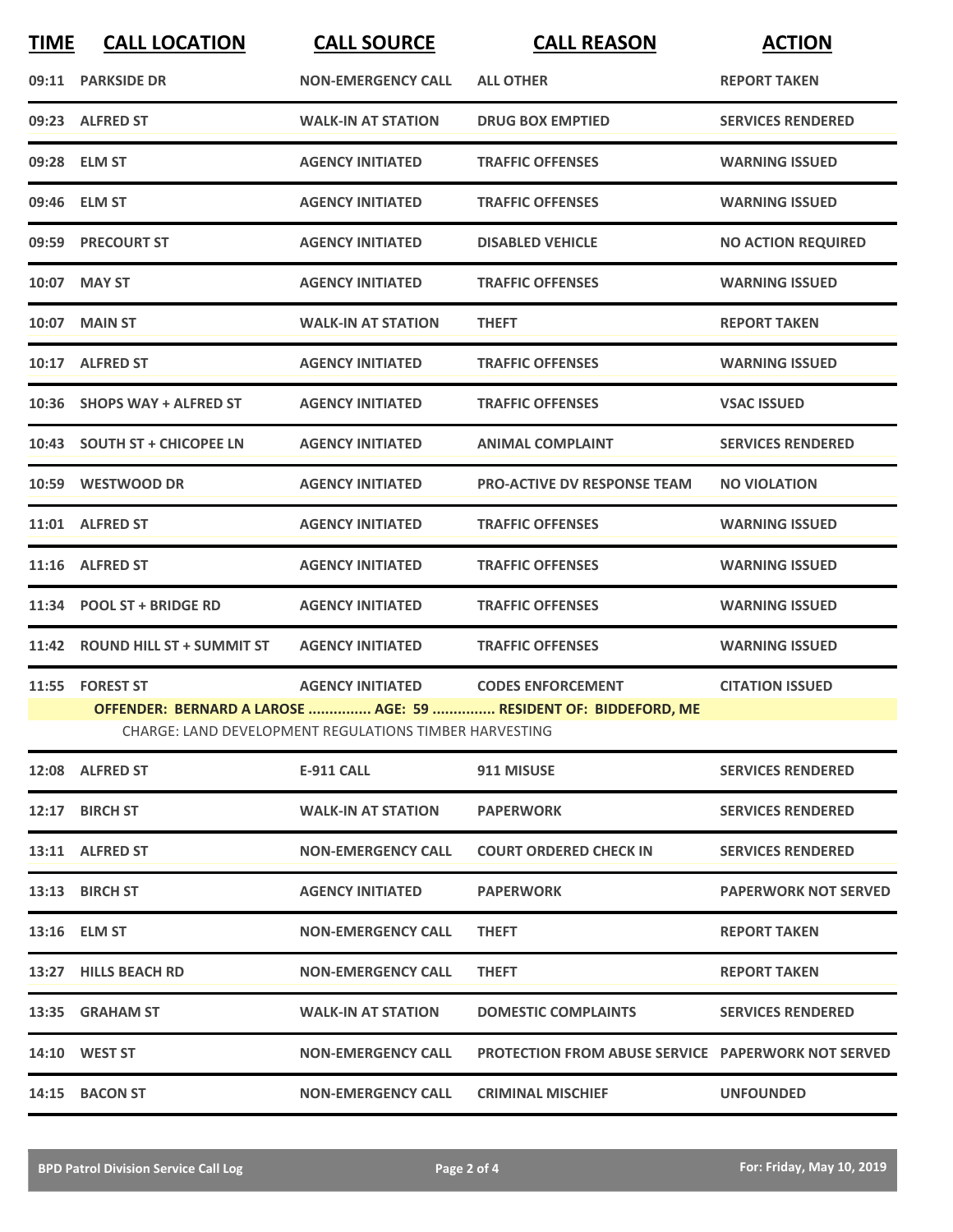| <b>TIME</b> | <b>CALL LOCATION</b>                                                          | <b>CALL SOURCE</b>        | <b>CALL REASON</b>                                                                                          | <b>ACTION</b>             |
|-------------|-------------------------------------------------------------------------------|---------------------------|-------------------------------------------------------------------------------------------------------------|---------------------------|
|             | <b>14:16 KING ST</b>                                                          | <b>NON-EMERGENCY CALL</b> | <b>DOMESTIC COMPLAINTS</b>                                                                                  | <b>REPORT TAKEN</b>       |
|             | 14:25 ALFRED ST                                                               | <b>E-911 CALL</b>         | 911 MISUSE                                                                                                  | <b>NEGATIVE CONTACT</b>   |
| 14:59       | <b>MARBLEHEAD LN</b>                                                          | <b>NON-EMERGENCY CALL</b> | <b>SUSPICION</b>                                                                                            | <b>SERVICES RENDERED</b>  |
|             | 15:03 POOL ST                                                                 | <b>WALK-IN AT STATION</b> | <b>CIVIL COMPLAINT</b>                                                                                      | <b>SERVICES RENDERED</b>  |
|             | 15:08 BIRCH ST                                                                | <b>WALK-IN AT STATION</b> | PROTECTION FROM ABUSE SERVICE REPORT TAKEN                                                                  |                           |
|             | 15:41 SOUTH ST                                                                | <b>AGENCY INITIATED</b>   | <b>DISABLED VEHICLE</b>                                                                                     | <b>SERVICES RENDERED</b>  |
|             | 16:02 CRESCENT ST + GRAHAM ST                                                 | <b>NON-EMERGENCY CALL</b> | <b>SUSPICION</b>                                                                                            | <b>SERVICES RENDERED</b>  |
|             | 16:24 CRESCENT ST                                                             | <b>OTHER</b>              | <b>PROTECTION FROM ABUSE SERVICE PAPERWORK SERVED</b>                                                       |                           |
|             | 16:46 ALFRED ST                                                               | <b>WALK-IN AT STATION</b> | <b>PAPERWORK</b>                                                                                            | <b>PAPERWORK SERVED</b>   |
|             | 17:04 HILL ST + WINTER GARDEN                                                 | <b>AGENCY INITIATED</b>   | <b>TRAFFIC OFFENSES</b>                                                                                     | <b>WARNING ISSUED</b>     |
|             | 17:35 SOUTH ST                                                                | <b>AGENCY INITIATED</b>   | <b>PROTECTION FROM ABUSE SERVICE PAPERWORK NOT SERVED</b>                                                   |                           |
|             | 17:36 SACO FALLS WAY                                                          | <b>NON-EMERGENCY CALL</b> | <b>CHECK WELFARE</b>                                                                                        | <b>SERVICES RENDERED</b>  |
| 17:45       | <b>MAY ST</b>                                                                 | <b>NON-EMERGENCY CALL</b> | <b>CHECK WELFARE</b>                                                                                        | <b>SERVICES RENDERED</b>  |
|             | <b>17:53 MAIN ST</b>                                                          | <b>AGENCY INITIATED</b>   | <b>PAPERWORK</b>                                                                                            | <b>PAPERWORK SERVED</b>   |
| 18:11       | <b>ALFRED ST</b>                                                              | <b>AGENCY INITIATED</b>   | <b>TRAFFIC OFFENSES</b>                                                                                     | <b>WARNING ISSUED</b>     |
|             | 18:16 POOL ST                                                                 | <b>AGENCY INITIATED</b>   | <b>TRAFFIC OFFENSES</b>                                                                                     | <b>WARNING ISSUED</b>     |
|             | 18:29 LINCOLN ST                                                              | E-911 CALL                | 911 MISUSE                                                                                                  | <b>NO ACTION REQUIRED</b> |
|             | 18:35 ELM ST + LINCOLN ST                                                     | <b>AGENCY INITIATED</b>   | <b>TRAFFIC OFFENSES</b>                                                                                     | <b>VSAC ISSUED</b>        |
|             | 18:38 MAIN ST + FOSS ST                                                       | <b>AGENCY INITIATED</b>   | <b>TRAFFIC OFFENSES</b>                                                                                     | <b>VSAC ISSUED</b>        |
|             | 19:10 FEDERAL ST + FRANKLIN ST                                                | <b>AGENCY INITIATED</b>   | <b>PARKING COMPLAINT</b>                                                                                    | <b>WARNING ISSUED</b>     |
|             | 19:11 ELM ST + LINCOLN ST                                                     | <b>AGENCY INITIATED</b>   | <b>TRAFFIC OFFENSES</b>                                                                                     | <b>VSAC ISSUED</b>        |
|             | 19:27 BIRCH ST + PROSPECT ST<br><b>CHARGE: VIOLATING CONDITION OF RELEASE</b> |                           | AGENCY INITIATED VIOL OF BAIL CONDITIONS<br>OFFENDER: REGINALD GILBERT  AGE: 65  RESIDENT OF: BIDDEFORD, ME | <b>ARREST(S) MADE</b>     |
|             | $19:56$ FOSS ST + MAIN ST                                                     | <b>AGENCY INITIATED</b>   | <b>PARKING COMPLAINT</b>                                                                                    | <b>CIVIL COMPLAINT</b>    |
|             | 19:57 POOL ST                                                                 | <b>AGENCY INITIATED</b>   | <b>DOMESTIC COMPLAINTS</b>                                                                                  | <b>REPORT TAKEN</b>       |
|             | 20:05 ST MARYS ST                                                             | <b>NON-EMERGENCY CALL</b> | 911 MISUSE                                                                                                  | <b>NEGATIVE CONTACT</b>   |